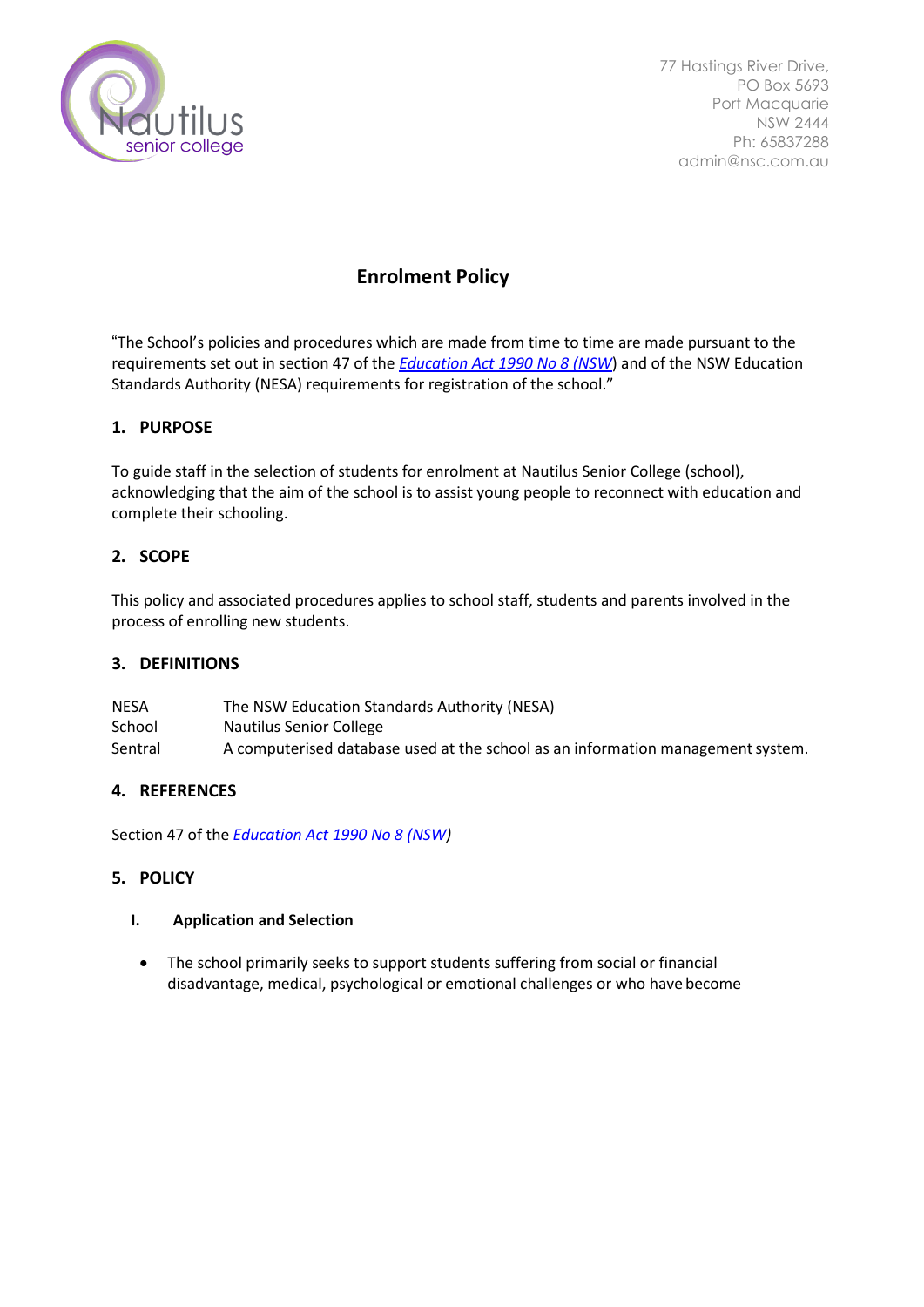disconnected from mainstream education. Students may be facing mental health challenges, homelessness, dysfunctional families, substance abuse issues, interface with Department of Juvenile Justice, early parenthood, neglect, living independently in refuges or have recently settled in Australia as part of the humanitarian resettlement / refugee program.

The selection criterion for the school focuses on eight key areas;

- Learning difficulties/disabilities
- Behavioural difficulties/disabilities
- Social Disadvantage
- Age
- Academic achievement
- Financial Disadvantage
- ESL/ ATSI
- **Isolation**
- The school cannot cater for students who are functionally illiterate in English or who require intensive behaviour or health support. Access to a Counsellor is available to all students who are enrolled in the school, but the school is not in a position to manage students who cannot operate within the adult learning environment.
- All students who apply to attend the school will be required to attend an interview as part of the application process. If practicable a Parent / Guardian / Caregiver/Case Worker is required to attend to learn about the school and contribute to the information shared. Candidates 18 years or over may be able to attend an interview alone. Candidates under 18 must be accompanied by a responsible adult.
- Applicants are expected to make a full disclosure of relevant details at interview and if a Student is accepted and undisclosed information relevant to the acceptance decision becomes available, then the Student's enrolment may be reviewed at the discretion of the Principal.
- A student's acceptance into the school is dependent on their presentation at interview, the documentation they provide and their demonstrated ability to work within the policies and philosophy of the school.
- All applicants must provide proof of age and evidence of Australian citizenship or permanent resident status or 200 (Refugee) Visa or (Global Humanitarian) 202 class visa. Photocopies of the supporting documents are placed in the student files.

#### **II. Enrolment**

• Students enrolled at the school may be required to undergo Literacy and Numeracy assessment or other cognitive testing, if the teaching staff deems it necessary. This assessment may be conducted prior to enrolment or post- enrolment at the discretion of the relevant teaching staff.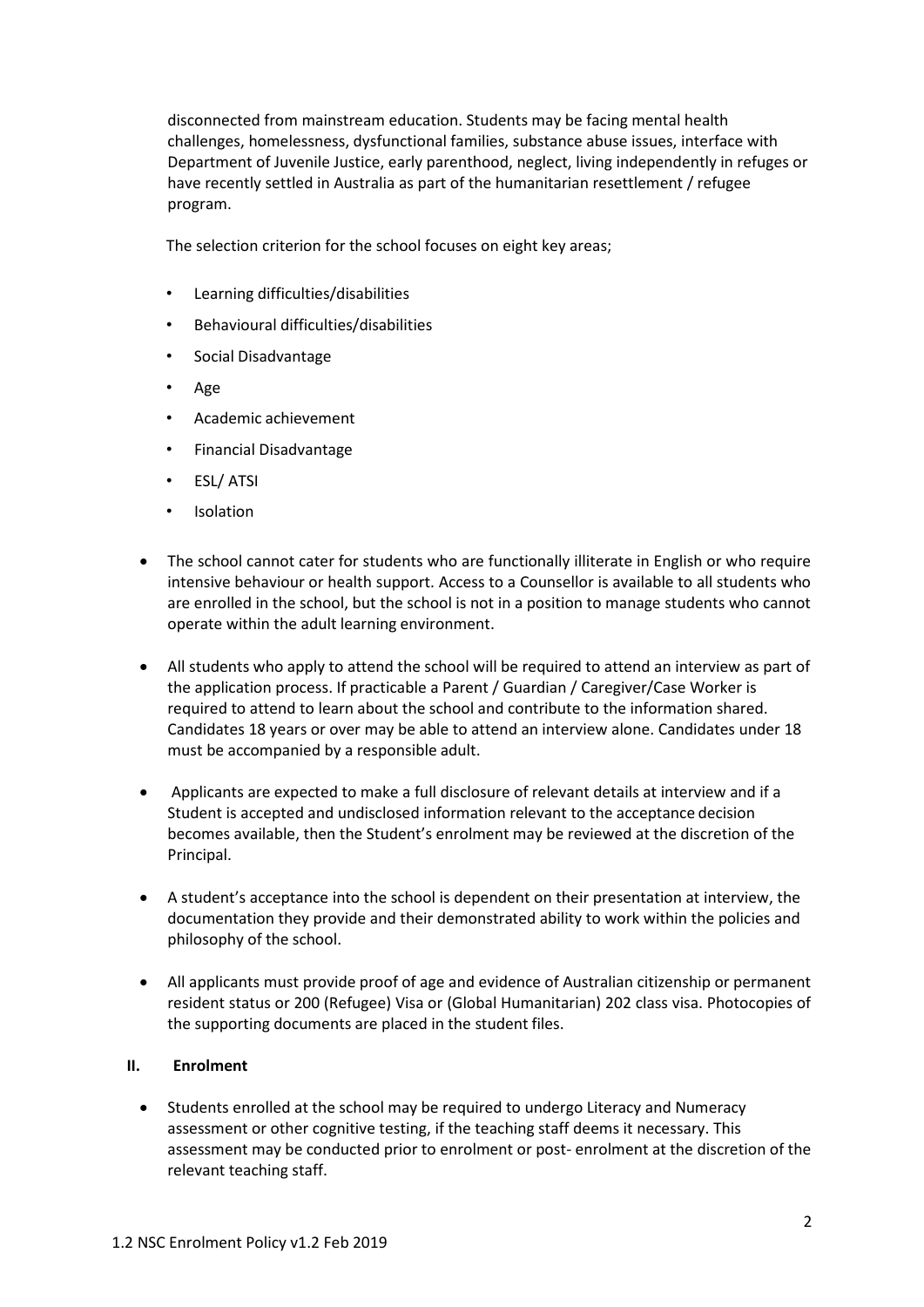- Except in exceptional circumstances, (e.g. Refugee status) prospective students are required to provide evidence of prior learning and a copy of the most recent school report from the last school they studied at. If necessary, the school will contact the past school to confirm details of the prospective student's enrolment and reasons for leaving or to obtain a copy of the report. Where required, further contact may be made with otherrelevant organisations before a student's enrolment application is accepted.
- Students entering Year 10 enrolment must demonstrate that they had significant participation in year nine studies, or complete school designed form or that they are suitable for year 10 enrolments as determined by the Principal.

#### **III. Acceptance**

- Successful applicants will receive a letter confirming their enrolment.
- Copies of all supporting documents, credentials provided by the student are kept in the student's file on sentral.

#### **IV. Withdrawal of application**

- The school recognises the commitment they ask of their students will not suit everyone's needs and respects the right of any candidate to withdraw their application forinclusion.
- If a candidate makes the choice to withdraw their application for enrolment this does not mean they cannot apply again at a later date.
- Should a student terminate their enrolment at the school, following a period of attendance, the school will consider a request to re-enrol, at the discretion of thePrincipal.

### **V. Termination of Enrolment**

Details regarding termination of enrolment are outlined in a separate policy "Withdrawal of Enrolment".

*Refer to Attachment A: "Enrolment, Registration and Orientation Procedure" for detailed requirements.*

| <b>Responsibility</b>                            |                       |  |  |  |
|--------------------------------------------------|-----------------------|--|--|--|
| Selection and acceptance decision.               | Principal or delegate |  |  |  |
| The student will be invited with their parents   |                       |  |  |  |
| and the Head Teacher to an initial interview.    |                       |  |  |  |
| After the interview with all parties an official |                       |  |  |  |
| letter or offer will be presented or further     |                       |  |  |  |
| discussions organised.                           |                       |  |  |  |

### **6. VERIFICATION**

Internal Audit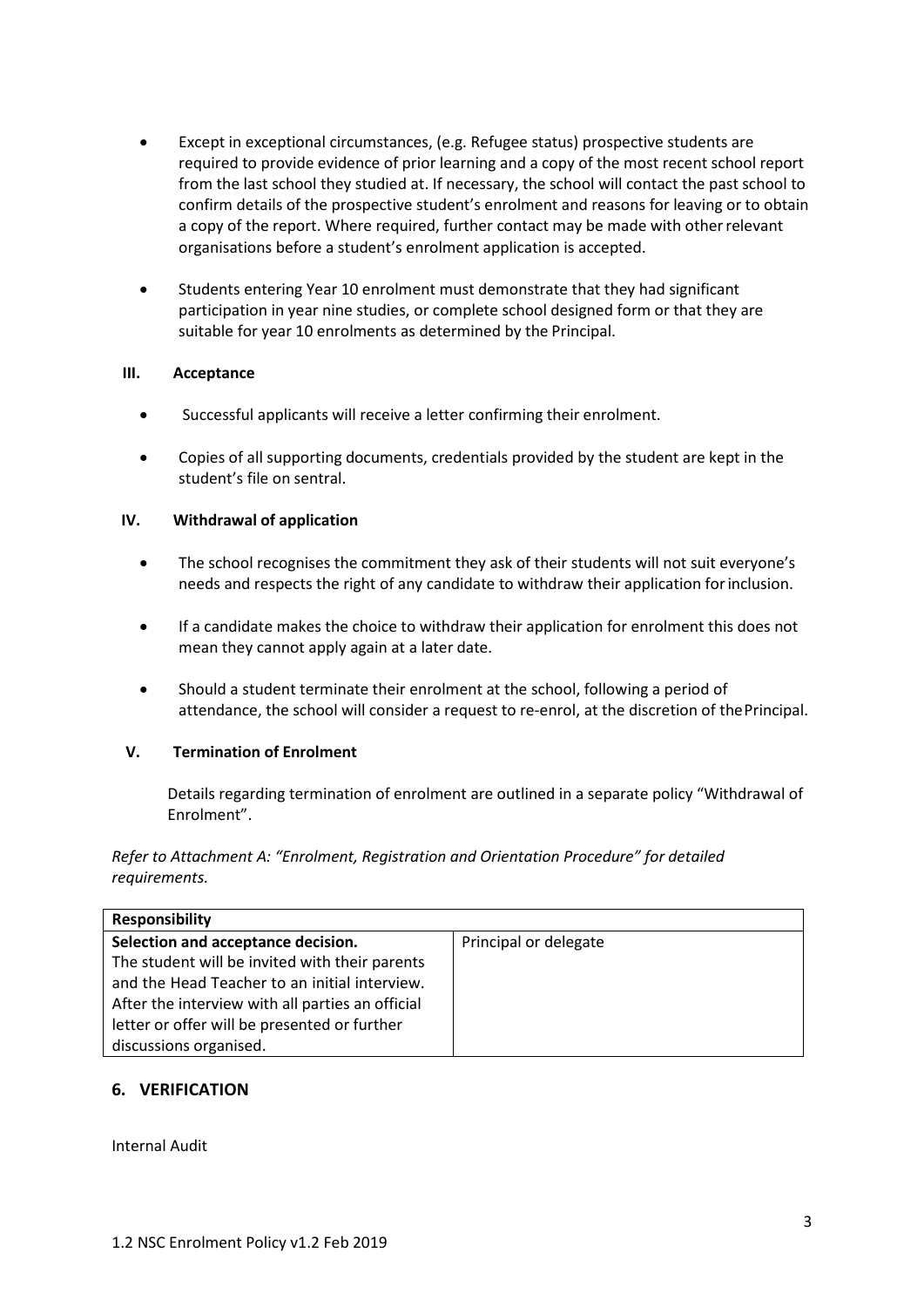# **Attachment A: "Enrolment, Registration and Orientation Procedure"**

# **1. PURPOSE**

This procedure supports the Enrolment policy and outlines the requirements of information to be included in the enrolment and orientation process following a student's acceptance into the school.

## **2. SCOPE**

This procedure applies to school staff, Students and Families enrolling at the school.

## **3. PROCEDURE**

## **I. Enrolment**

Once students have progressed through the application process and have been successful in said process all successful applicants will receive an acceptance letter (or verbal confirmation with parent/guardian at the conclusion of the interview) and enrolment pack which contains:

- Enrolment Form requesting information such as Contact information, Address, Previous school information and Medical information.
- Code of conduct for Nautilus Senior College
- Permission to attend offsite trips form
- Swimming Ability Questionnaire
- Permission to purchase food offsite form

| <b>Activity</b>                                               | <b>Responsibility</b>            |
|---------------------------------------------------------------|----------------------------------|
| Received Enrolment forms are processed in Sentral.            | <b>Administration Officer</b>    |
| The enrolment information presented to Administration         |                                  |
| staff will be checked to ensure that all critical information |                                  |
| has been completed. All required documentation needs to       |                                  |
| be collected to ensure the student can start. An official     |                                  |
| start date will be discussed.                                 |                                  |
| <b>Individual Learning Plan</b>                               | Wellbeing Team and Principal (or |
| This is to be done in partnership with Staff, Students,       | delegate)                        |
| Parents and other qualified professionals as employed or      |                                  |
| contracted by the college. Discussion around the ILP will     |                                  |
| be provided with all families and permissions collected.      |                                  |
| The ILP information is collected and collated onto Sentral.   |                                  |
| <b>Request Outstanding documentation</b>                      | <b>Administration Officer</b>    |
| Any missing documentation and including vaccination           |                                  |
| information or medical/mental health diagnoses are to be      |                                  |
| requested and collected to partner with the developed ILP.    |                                  |
| This information is to be added in student's paper files and  |                                  |
| Sentral.                                                      |                                  |
| <b>End of Term Student File audit</b>                         | Administration and Principal (or |
| All files are to be checked over and ensure all information   | delegate)                        |
| is still present. For students that are leaving the           |                                  |
| appropriate steps are to be taken in filing their             |                                  |
| information.                                                  |                                  |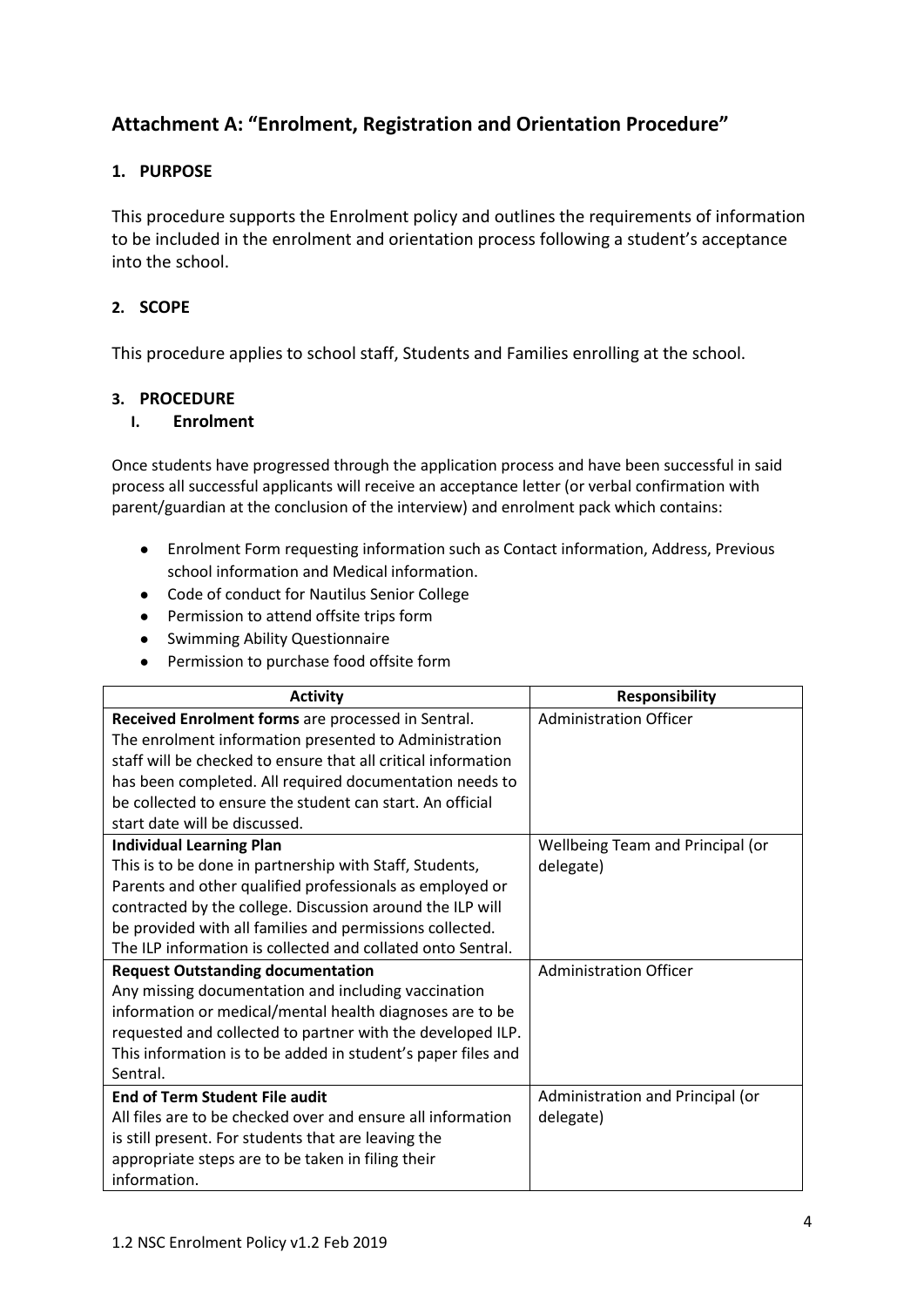## **II. Orientation**

Orientation is considered extremely important for both the school and the newly enrolled students. It is an opportunity for students to ensure all documentation relating to their application and enrolment have been finalised so that they may receive all the initial support they require. It is however, an equally important opportunity for all students and their parents/guardians/caregivers to have the opportunity to read, discuss and agree to the terms, conditions and expectations of enrolment.

The goal of the orientation process is for the student, his/her parent/guardian/caregiver are aware of their rights and responsibilities and the schools expectations regarding maintaining enrolment with specific reference to:

- Discipline policies and procedures
- Attendance policies and procedures
- Curriculum and assessment policies and procedures
- Student welfare policies and procedures

All are available for the student and his/her parent to read in full as part of the Student Handbook.

| <b>Activity</b>                                   | <b>Responsibility</b>                      |
|---------------------------------------------------|--------------------------------------------|
| <b>Orientation</b>                                | Principal or delegate                      |
| This process is conducted upon initial            |                                            |
| interviews and meetings with                      |                                            |
| parents/guardians. They are to be shown           |                                            |
| around the premises and introduced to the         |                                            |
| teaching staff.                                   |                                            |
| <b>Discuss Student Handbook</b>                   | Principal or delegate                      |
| This is to be discussed with Students and their   |                                            |
| families in the initial stages of enrolment. This |                                            |
| is to be verbally presented and all students will |                                            |
| be provided with a copy of the Student            |                                            |
| Handbook (hard copy or via email) to take         |                                            |
| home.                                             |                                            |
| <b>Ongoing presentation of Handbook contents</b>  | Any member of teaching staff as applicable |
| If any issues arise or confusion continues about  |                                            |
| the expectations of students then further         |                                            |
| discussions around the Handbook will continue.    |                                            |

# **III. Student Files – Information collected**

For successful applicants, all data and information gathered at application, interview and orientation will be compiled into a register of enrolment also known as a student's individual file. This file will be maintained by the Principal (or delegate) and will be added to throughout a student's enrolment with the school. The enrolment register (student file) will be a full record of a student's time within school and will contain information including (but not limited to) as per table below.